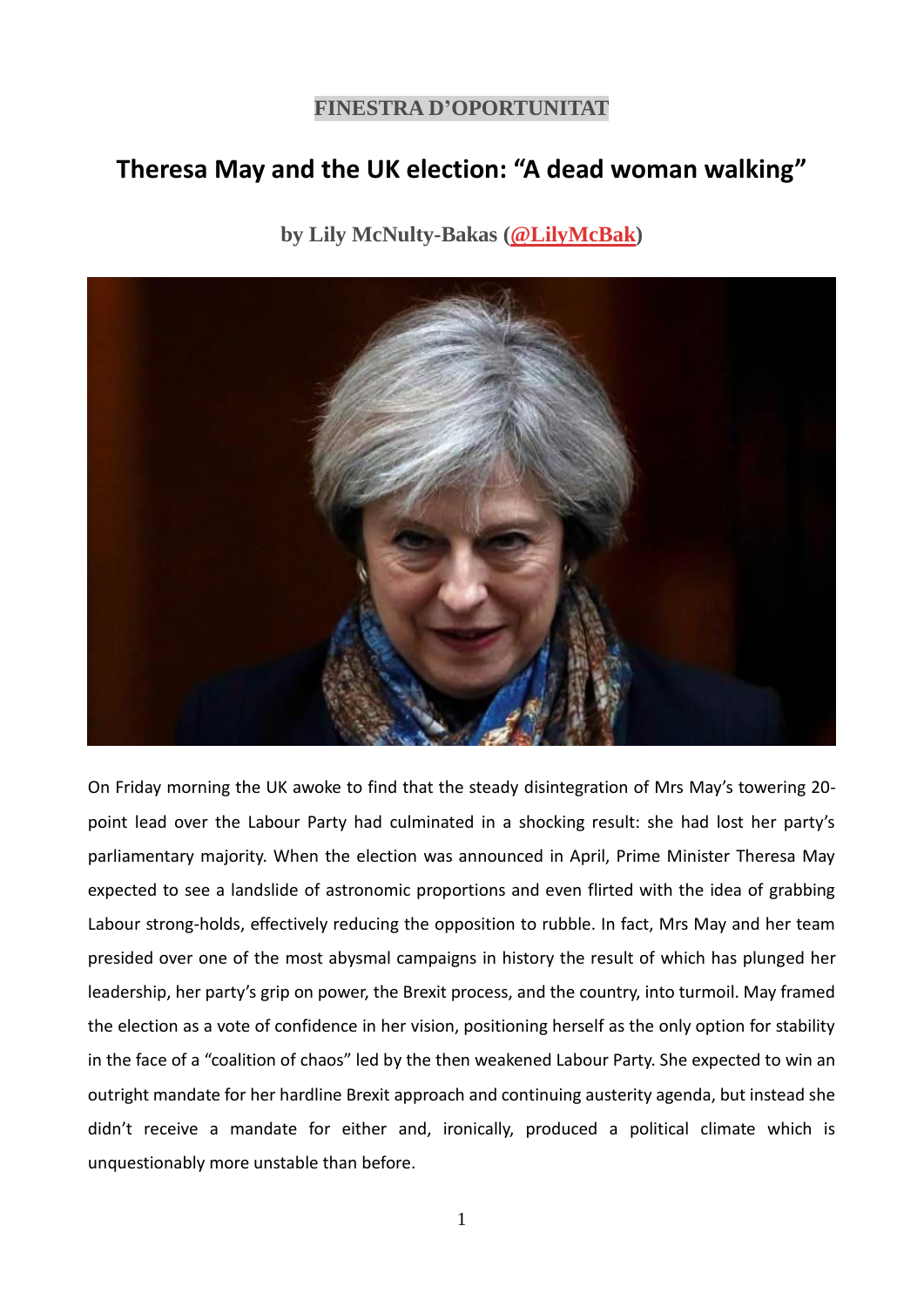Labour stumped pollsters by gaining 30 seats taking its total to 262 seats and claiming 40% of the vote share, which is higher in defeat than Tony Blair's final 2005 election victory, and the highest vote share since New Labour's second landslide in 2001. The Conservative Party, on the other hand, lost 13 seats, and with them, its already fragile parliamentary majority. It is still the biggest party in Parliament with 318 seats, which is more than Labour, the Liberal Democrats, Scottish National Party, Green Party, and Plaid Cymru (Welsh Nationalists) combined. Such is the UK system that May is more popular losing her majority in 2017 than Thatcher was in her landslide win of 1987. The only number that matters today though is 326, the number of seats needed to secure a majority in government, and a number that has eluded all parties resulting in what's called a 'hung parliament' whereby no party can govern on its own as there is no election winner.

The changing fortunes of the two main parties' campaigns have resulted in, as ex Chancellor George Osborne characterised; the Leader of the Opposition doing a victory lap of newsrooms whilst the Prime Minister is hiding behind the doors of Downing Street. Areas that voted Remain in the EU referendum showed some of the biggest swings to Labour, which indicates that May's posturing on Europe seduced UKIP voters but may have put off Remain voters. The Conservative Party manifesto was also roundly criticised across party lines. On the other side of the House, Labour has seemingly been successful in their objective to secure the youth vote, former abstainers and other first-time voters, and have reaped the rewards of their campaign to get people registered who would then turnout and vote for them. Corbyn and his team made effective use of social media and youth leaders such as London Grime stars to get their message out which bypassed the analogue negative right-wing tabloid press which has dogged much of Cobyn's leadership. He also conducted electrifying mass rallies and performed well in TV debates and interviews which contrasted with Theresa May who held controlled photo ops in work places and refused to take part in head-to-head debates. In short, Corbyn looked like he was having the time of his life, projecting an image of hope and unity, at the same time as May transformed into someone who looked out of their depth, wooden, and uncompromising.

Looking ahead, the Conservatives will need other parties' backing to get any new laws passed and over the weekend they have been locked in talks with Northern Ireland's DUP (Democratic Unionist Party), who won 10 seats. The agreement being sought falls short of a formal coalition like that seen between the Conservatives and the Liberal Democrats in 2010, and instead would be an arrangement known as "confidence and supply" whereby the DUP would lend support in key votes like budgets and no-confidence motions. The price for this support remains to be seen and will likely

2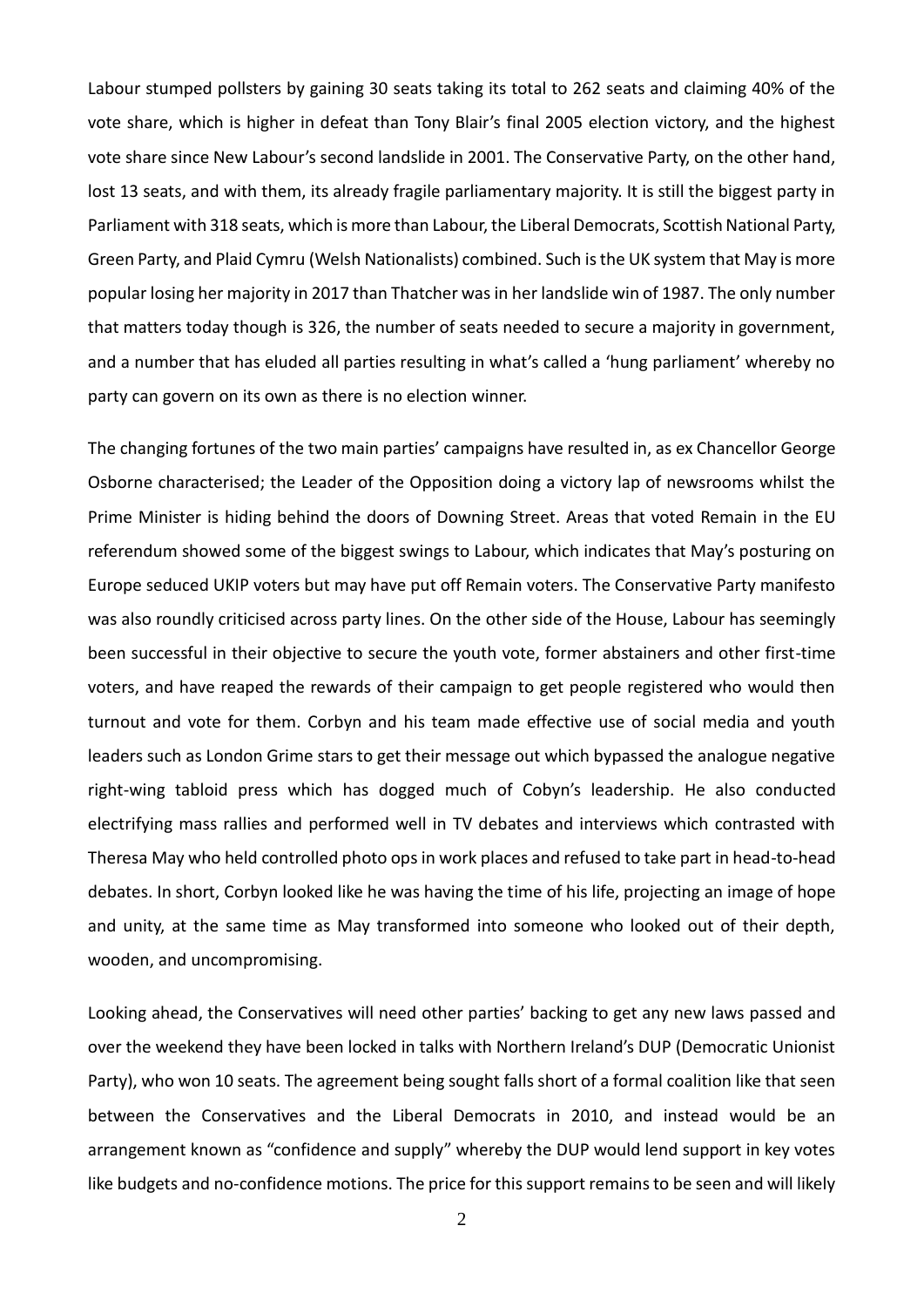be announced after talks with DUP leader Arlene Foster on Tuesday. The DUP has garnered a reputation for its strong and controversial views on a range of social issues including its opposition to same-sex marriage and abortion, which is still illegal in Northern Ireland except in specific medical cases. Many have been alarmed about the party's influence in Westminster and have sought assurances from Conservative leadership for protections of LGBT rights amongst other issues. Further complications with this arrangement relate to the fragile Northern Ireland peace process and questions have been raised about whether this has compromised the UK government's role of neutral mediator. With regards to Brexit, the DUP have deep concerns about maintaining a "frictionless" border with the Republic of Ireland which could force the government into a deal that would rouse Brexit hardliners in the Conservative backbenches and pose more danger for May. Even with all that, the cold hard transactional approach of the DUP to the alliance will mean that the Conservatives could seem increasingly weak due to the concessions they have to grant their allies at the expense of English constituencies.

The alliance would arm Theresa May with a combined majority of three MPs and even after all the hard work negotiating a pact has been done, these numbers only matter if all MPs toe the party line in every vote, which is highly unlikely. A weakened and friendless Theresa May will find it hard to count on MPs whose majorities total a few hundred to vote through unpopular cost-cutting measures. Then there is the issue of Brexit, which cuts across party lines and loyalties and where it is known that a considerable number of her own MPs disagree with her vision. The Scottish Conservative Party's success north of the border has strengthened their hand in blocking a hard Brexit and many Conservative MPs have been emboldened to say that an immigration focused UKIPstyle Brexit is now off the cards. Furthermore, Corbyn has not relented and has declared the Labour Party is ready to form a minority government as soon as the current one falters. Labour are also working on building cross-party majorities on key issues and have stated that they will be building an alliance to vote down the Queen's Speech, the government's first big test, where the Queen opens Parliament by outlining the government's legislative programme before a vote on it.

This is all assuming May makes it to the end of the week as leader. George Osborne has been gleefully predicting her head will roll within a couple of days, other Conservative figures have suggested we will see a leadership contest by the summer, and it is rumoured, rather unsurprisingly, that Foreign Secretary Boris Johnson is already in a leadership campaign cycle. Over the weekend Theresa May's two closest advisors were sacrificed to stave off those baying for blood, however this was a

3